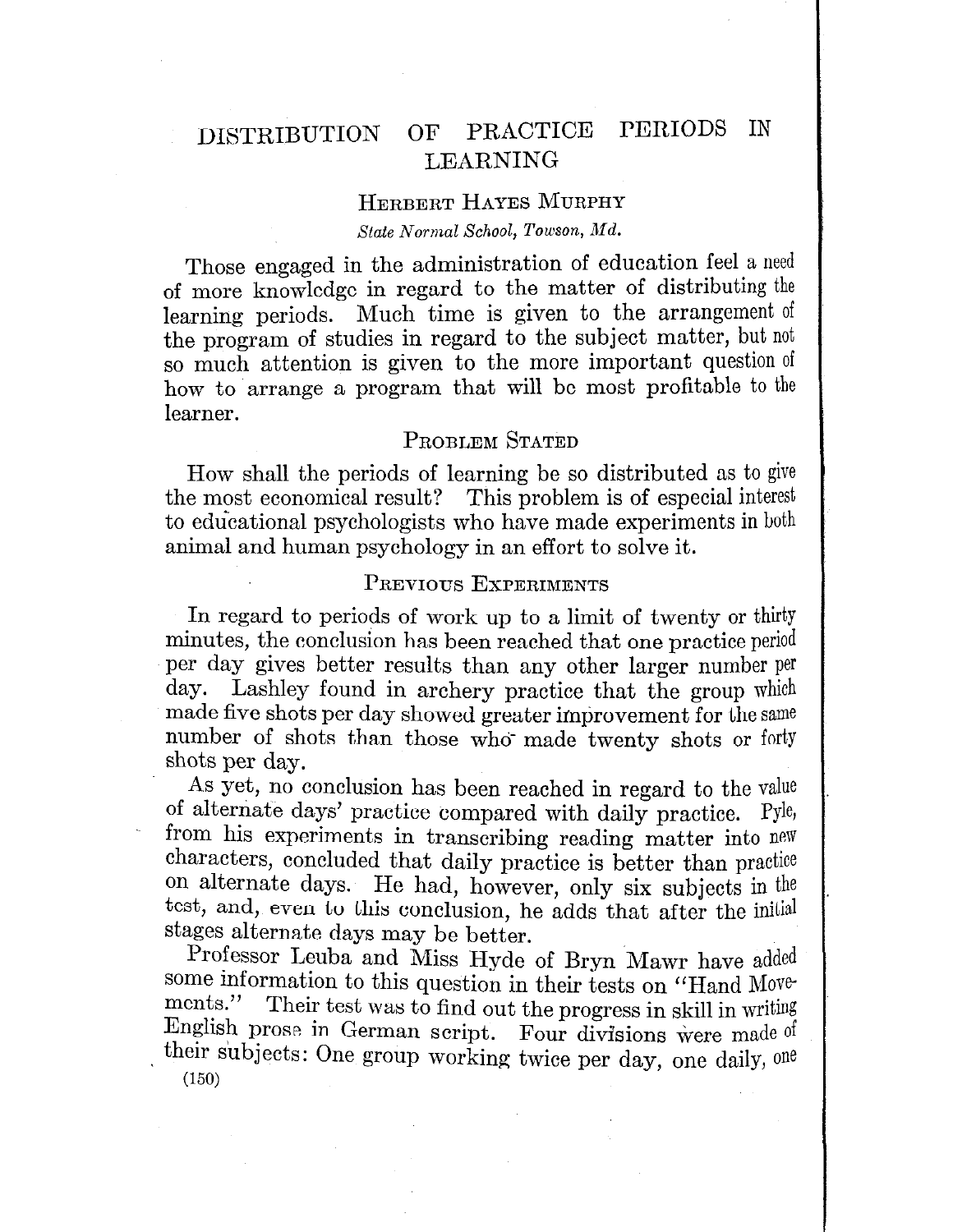on alternate days, and another every third day. From the chart on page 41 will be seen in the progress, as noted, very little difference between the alternate and daily practice groups, but in comparing them with other groups a decided showing is found in favor of the daily and alternate-day groups. One defect in this comparison is the short length of the curve. The indications are that with further practice the alternate group would compare yet more favorably. 'The table below shows that at the end of the tenth trial the group working on alternate days was superior.

| Twice per day | Once per day | Alternate days | Every third day |
|---------------|--------------|----------------|-----------------|
| $865$ (Words) | 1115         | 1175           | 985             |

### TECHNIQUE OF EXPERIMENT

The following experiments were devised to test the relative merits of daily and alternate day's practice in such muscular activity as javelin throwing. Although such was the chief function of the experiment, yet other practice periods were given to different groups. There were twice per day and once per week groups. Some data will be shown as the result of the latter. The most careful study was given to the five-times-per-week, the three-times-per-week, and the once-per-week groups.

The experiment was performed with normal school girls from the senior and junior classes. Three groups of ten girls each from the senior class were formed for the five times, the three times, and the once per week work, respectively, and two groups of seven each from the junior class. One group threw five times per week daily and the other twice per day, the latter making five throws in the morning at 8:45 and five in the afternoon at 3:00.

<sup>I</sup> shall designate the group that threw five times per week from Monday to Friday as Group I; the group that threw three times per week, Monday, Wednesday, and Friday, as Group II; the group that threw once per week on Thursday as Group III.

### APPARATUS AND METHOD OF EXPERIMENT

The following description will explain the arrangement of material used in the experiment. A soft pine board about 70 cm.<br>
square was firmly fastened to the wall of a classroom. In the square was firmly fastened to the wall of a classroom. In the center of the board a small spot 1 cm. in diameter was painted. This was the target and was put at the height of 150 cm. from the floor. Twelve feet from the target a chalk line was drawn on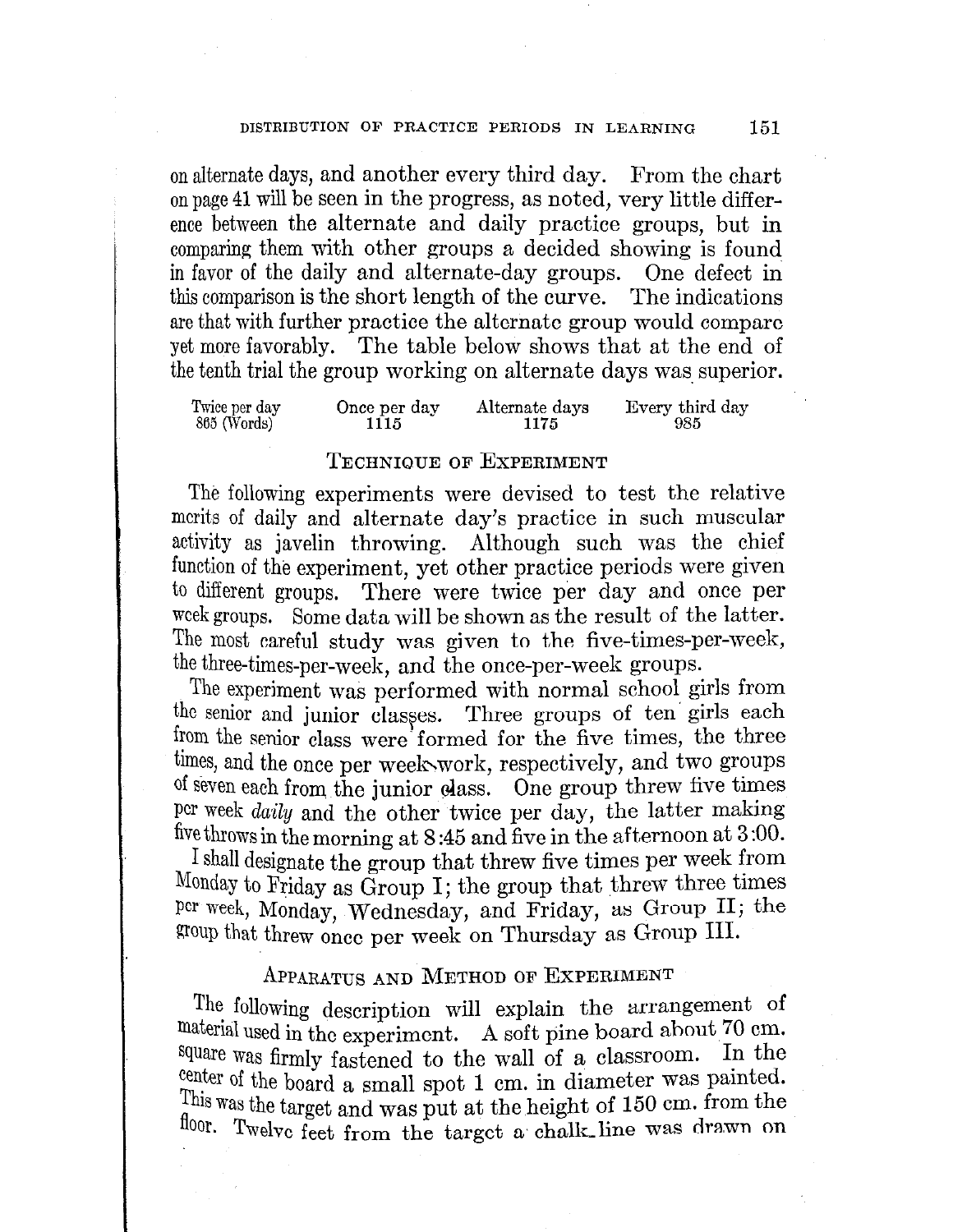the floor. When the subject made the throw she placed her toe on this line. The javelin was handed to the thrower and she was told to hit the target, throwing with the left hand. After each throw an assistant handed the javelin to the performer so that her position was not changed. No other directions were given nor was any comment to be made upon the result of any throw. Only the persons helping in the experiment were in the room and generally only one subject came to the room at a time.

### SELECTION OF GROUPS

The thirty students in the senior class were given a trial throw on Monday, Nov. 9, at 1 P.M. Each person was asked to throw five times with her left arm. If she was accumtomed to using her left arm for throwing, she was excused from the experiment. The distance was found to be of such length as to require some effort, and yet was not beyond the strength of any of the performers, with, perhaps, one exception. After the thirty girls had thrown five times, the average of the five throws was taken as a measure of possible ability and groups were then formed so as to have ten in each whose ability would be about equal. The are the figures showing'the relative abilities as evidenced in the follxwingtest throwing: |

|         | Average in Centimeters of Ten Girls for Five Throws |           |
|---------|-----------------------------------------------------|-----------|
| Group I | Group II                                            | Group III |
| 86      | 85.2                                                | 85.5      |

No attempt was madeat introspection while the students wet throwing, but the difficulty experienced in performing the task was plainly evident. The erratic throwing and the new situation aroused an emotional attitude in most of the girls and called forth such expressions as "I'll never do it," "I never could  $d\sigma$ anything with my left hand," etc. Such conditions persuaded us that we were attempting to form a pattern in the nervous system whose elements had very little past association. If seemed that here was some virgin soil upon which might be grown habits whose growth, if carefully noted, would yield some evidence of the conditions which would be most favorable for improvement.

Some one interested in formation of habits which pertain  $\psi$ schoolroom work may ask, "What can you carry over from such an experiment that will throw any light on solving problems of

 $\mathsf{I}$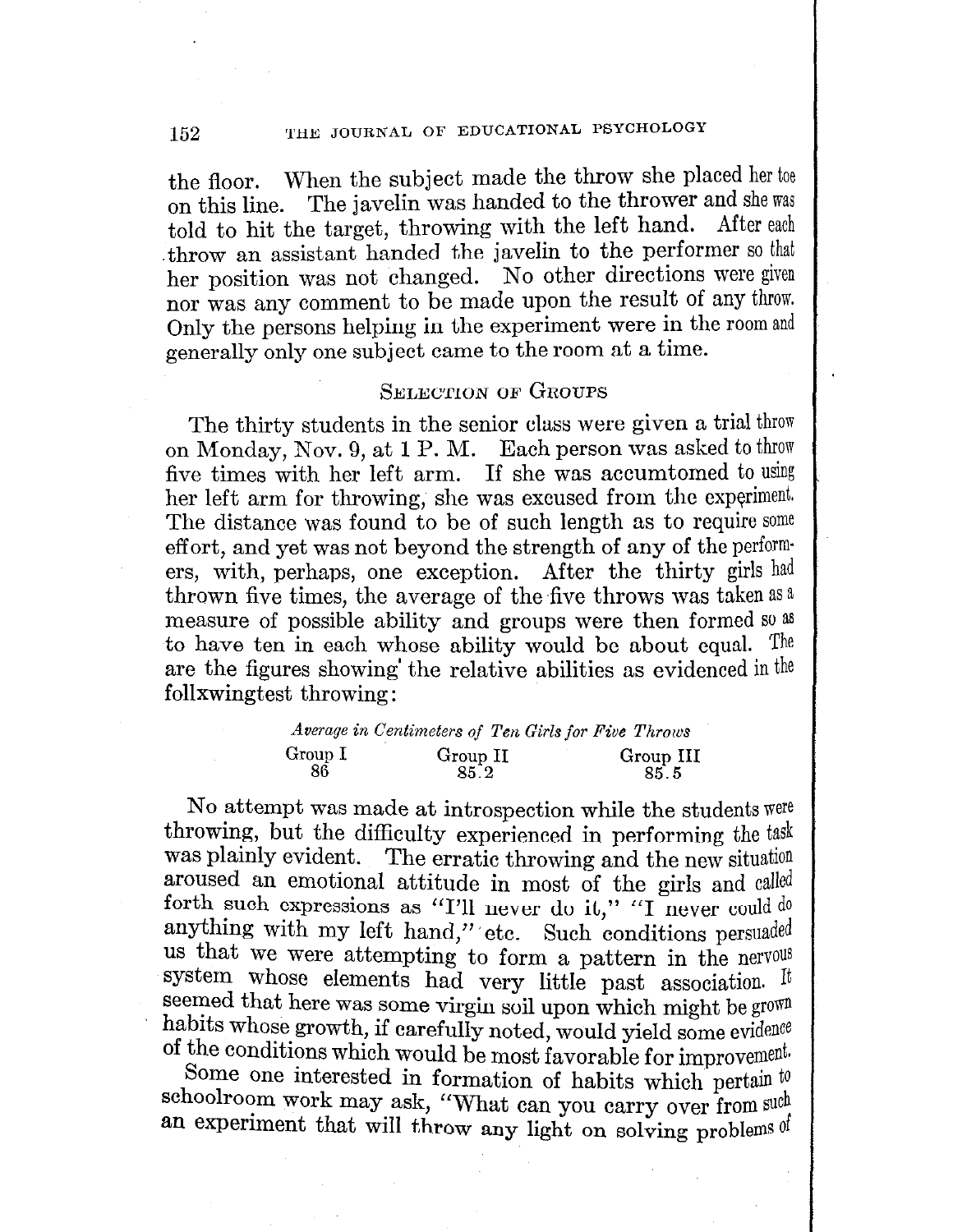learning in school?" Learning is making connections in the nervous system. 'These connections are supposed to be formed by the impulse breaking over or through the synapse. What difference can there be in forming this connection in the neurones controlling the movement of the arm and those controlling the cortical set that responds with a rule in grammar or any word response? Thorndike says that the same law of behavior in the neurones will be found to account for the effects in both typewriting and the learning of nonsense series. There are connections lacking in both places. Of course phylogeny may explain to us that neural bonds which are made in such movements of hand and arm are older in the race's history and therefore easier to form anew than the so-called higher connection; but who can. prove that the same methods of improvement will not avail for all neurones? Many school habits of motor type are very similar to habits formed in this experiment and it will not be useless for the pedagogue to consider such lessons as the experiments in skill may have to give. The great objection to the so-called mental tests (as Dr. Watson states) is to be found in the fact that the complexity of the word habits makesit difficult to have any assurance that many past associations are not entering into the supposedly new are formation. We state these reasons not as an excuse for our experiments

but as an explanation of why we consider such work a good source from whence pedagogy may derive some help. The moreisolated. the are formation the more easily conditions can be controlled.

### PROCEDURE OF EXPERIMENT

Winch states that one ought to have an experiment planned <sup>80</sup> that whatever bias the experimenter has may have the harder part of the problem. If there was any bias in the mind of the experimenter it was in favor of daily practice, but the conditions were absolutely the same for all the groups, and a careful daily watch was kept on any point or outside influence that would affect the results. At  $2.30$  P.M. on Wednesday, Nov. 11, Group I began their throwing and threw on each succeeding school day until they had had thirty-four practice periods. At 1:00 P.M. on Wednesday, Nov. 11, Group II made their first throw in the experiment and continued to throw every Monday, Wednesday, and Friday, until their practice periods numbered thirty-four. On Thursday, Nov. 12, at 1:00 P.M.

÷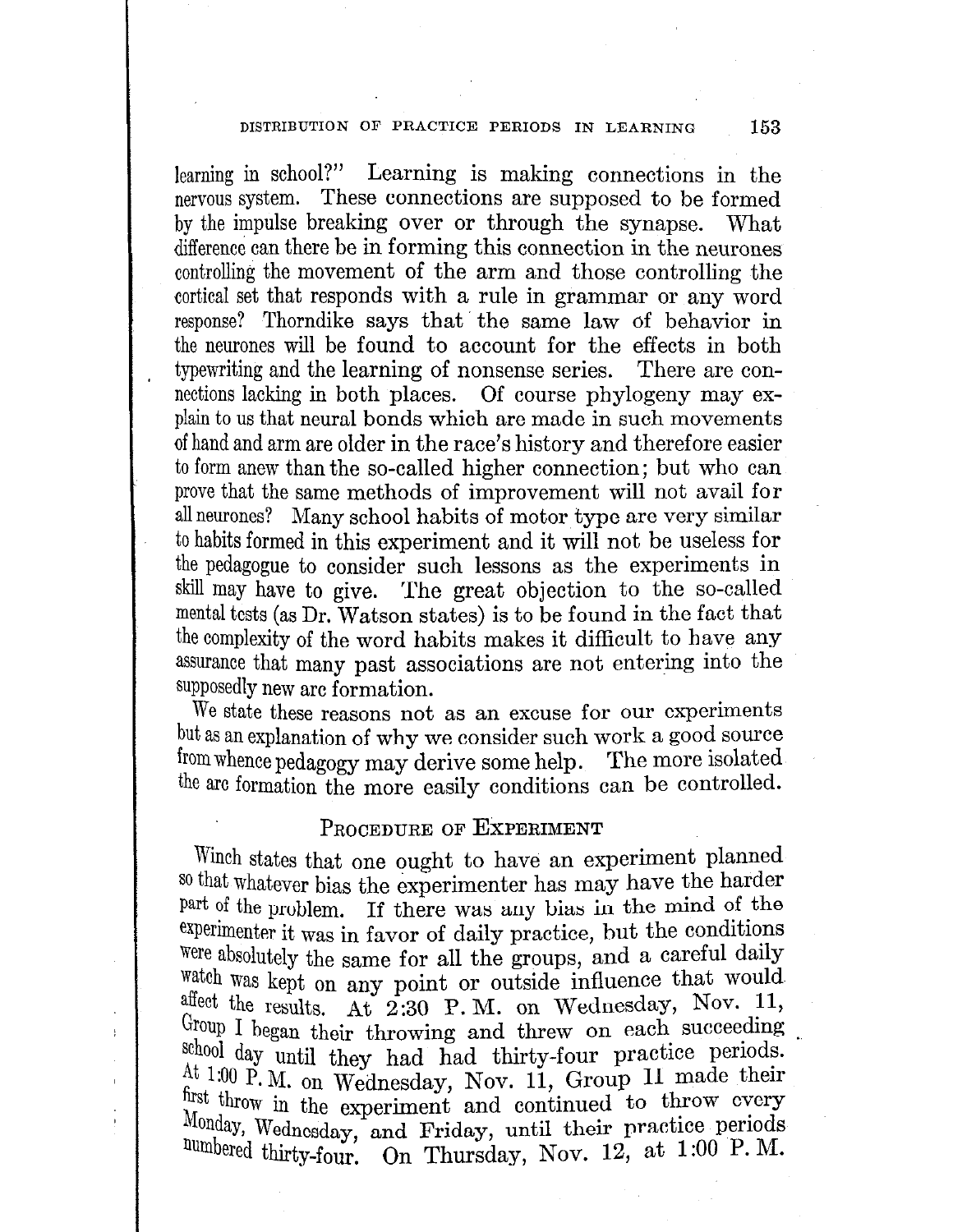Group III commenced their practice of once per week. They have not had an opportunity to have as many practice periods as the other two groups, but their progress is noted in comparison with the other two groups in Fig. 1. This graph is made from the total of daily averages for each group.

It will be seen that the initial improvement was somewhat more marked in Group I than in Group IT; but from the midde of the practice periods the improvement of Group IT is very much faster than that of Group I. At the end of the twenty-thi practice period for Group I came two weeks intermission for the Christmas Holidays, and you will notice a perceptible rise in the | curve at that point. This point is marked on all the curves by an X. Not so marked, however, is the rise of Group II showing that the lapse of time made very little perceptible difference. It should be noted that in Group II one of the girls was very slow in learning; in fact, from a glance at her score in Table Y it will be seen that there was little improvement. Her high score was handicap to her group whose progress would have been still more marked in comparison with Group I. (By high score we mean far from target and by low score near target.) There were some making high scores in Group I, but none that seemed to have as much difficulty in reaching the board as the subject in Group II. It might have been more exact not to count this subject in the result, as her high score was due to the fact that so many throws fell short of the target, showing lack of strength.<br>This omission would add to the favorable result for Group II.

In Table I you will note the sum of the scores made by Groups Tand II. Comparing practice periods at each stage it will be seen that Group II makes a lower score in nineteen periods out of the thirty-four. The result given in the table shows the progress that was evident to the observer. Those in Group II (with one exception) appeared more confident and handled the javelin with more ease and accuracy, as will be shown from the median and the standard deviation in Tabl

The dotted line on the graph shows the progress of Group III. Although the test practice gave evidence that Group III was equal to the other groups, yet on beginning practice this group made the best score. On the fourth and fifth practice they made a higher score than Groups I or II, but from the fifth practice there was rapid improvement to the thirteenth, when a lower score than either of the other groups was reached. In fact the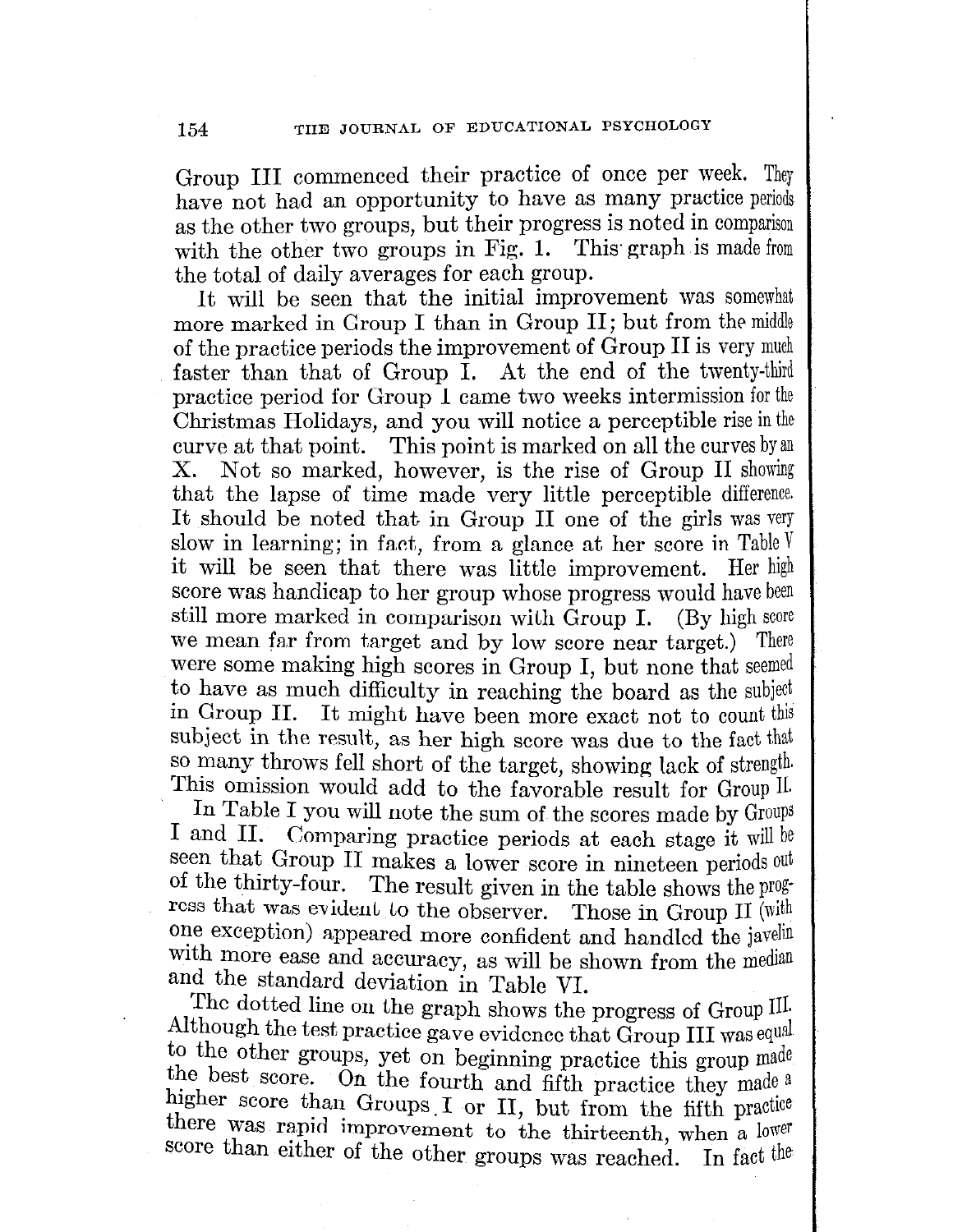### TABLE I.

### Average for Two Groups

| Group I<br>Ave.                                                                                                                                                                                                  | Group II<br>Ave.                                                                    | Group I<br>Ave.                                                                                                                                                                         | Group II<br>Ave.                                                                | Group I<br>Ave.                                                                                                                                          | Group II<br>Ave.                                                                                               |
|------------------------------------------------------------------------------------------------------------------------------------------------------------------------------------------------------------------|-------------------------------------------------------------------------------------|-----------------------------------------------------------------------------------------------------------------------------------------------------------------------------------------|---------------------------------------------------------------------------------|----------------------------------------------------------------------------------------------------------------------------------------------------------|----------------------------------------------------------------------------------------------------------------|
| *80.01<br>67.41<br>75.42<br>70.33<br>68.60<br>74.33                                                                                                                                                              | 82.24<br>72.90<br>76.61<br>76.41<br>68.19<br>65.30                                  | 57.25<br>53.35<br>54.66<br>66.25<br>57.59<br>52.95                                                                                                                                      | 62.92<br>63.18<br>53.42<br>64.14<br>63.06<br>60.49                              | 56.16<br>51.49<br>58.17<br>47.80                                                                                                                         | 46.96<br>46.48<br>46.96<br>51.77<br>Daily Average for                                                          |
| 71.95<br>71.42<br>75.97                                                                                                                                                                                          | 57.91<br>63.50<br>61.66                                                             | 57.79<br>58.14<br>66.16                                                                                                                                                                 | 59.49<br>55.47<br>48.72                                                         |                                                                                                                                                          | Each of 9 in<br>Retention Test                                                                                 |
| 74.57<br>73.43                                                                                                                                                                                                   | 68.42<br>74.77                                                                      | 58.57<br>68.81                                                                                                                                                                          | 46.53<br>43.93                                                                  | Group I                                                                                                                                                  | Group II<br>50.7                                                                                               |
| 57.35<br>50.81<br>57.48<br>53.22                                                                                                                                                                                 | 59.17<br>60.91<br>70.51<br>67.76                                                    | 57.58<br>55.64<br>70.78<br>61.26                                                                                                                                                        | 47.89<br>42.39<br>40.58<br>50.21                                                | 59.0<br>53.6<br>55.5<br>45.9                                                                                                                             | 45.6<br>53.0<br>$-46.3$                                                                                        |
|                                                                                                                                                                                                                  |                                                                                     |                                                                                                                                                                                         | TABLE II.                                                                       |                                                                                                                                                          |                                                                                                                |
|                                                                                                                                                                                                                  |                                                                                     |                                                                                                                                                                                         | Trial Practice                                                                  |                                                                                                                                                          |                                                                                                                |
| Group I                                                                                                                                                                                                          |                                                                                     |                                                                                                                                                                                         | Group III                                                                       |                                                                                                                                                          | Group II                                                                                                       |
| Miss Hu.<br>ш<br>He.<br>$\boldsymbol{u}$<br>Hei.<br>$\boldsymbol{\mathcal{U}}$<br>Lau.<br>$\mathcal{U}$<br>Sk.<br>$\alpha$<br>Jo.<br>4<br>McC.<br>46<br>Wh.<br>$\boldsymbol{\mu}$<br>Du.<br>$\mathcal{U}$<br>Ru. | 38.4<br>57.4<br>59.1<br>69.2<br>70.0<br>88.9<br>88.9<br>110.4<br>120.2<br>$158.2\,$ | Miss Co.<br>66<br>C.<br>$\epsilon$<br>Hip.<br>33<br>Ha.<br>$\mathfrak{c}$<br>Ho.<br>44<br>Β.<br>$\epsilon$<br>Lit.<br>$\epsilon$<br>W.<br>$\mathcal{U}$<br>Col.<br>$\mathcal{U}$<br>Ma. | 39.4<br>54.9<br>59.5<br>67.4<br>72.5<br>84.8<br>93.2<br>104.8<br>129.7<br>149.2 | Miss So.<br>11<br>Vo.<br>$\mathcal{U}$<br>Fr.<br>$\epsilon$<br>Do.<br>6<br>"<br>Har.<br>"<br>Br.<br>$\epsilon$<br>St.<br>66<br>Ru.<br>$\epsilon$<br>Jac. | 45.4<br>46.2<br>59.8<br>64.2<br>79.3<br>$_{\rm{MeK.}}$<br>79.7<br>94.6<br>103.8<br>$137.6\,$<br>141.9<br>852.5 |
|                                                                                                                                                                                                                  | 860.7                                                                               |                                                                                                                                                                                         | 855.4                                                                           |                                                                                                                                                          |                                                                                                                |

### TABLE III.

Median and Standard Deviation Sheet<br>for<br>Five Times per Week Group

|                                                                                                                | 1st 50    |                |          | 2d <sub>50</sub> |          | Last 50       |
|----------------------------------------------------------------------------------------------------------------|-----------|----------------|----------|------------------|----------|---------------|
|                                                                                                                | Med.      | S. D.          | Med.     | S. D.            | Med.     | S.D.          |
|                                                                                                                | 45        | 32.52          | 42       | 25.8             | 39       | 23.6<br>24.72 |
| $\epsilon$<br>$Hei$                                                                                            | 105<br>60 | 46.4<br>38.0   | 63<br>56 | 33.4<br>24.6     | 40<br>41 | 23.35         |
| $\alpha$<br>$La \ldots$<br>"                                                                                   | 50        | 37.65          | 35       | 34.0             | 57<br>50 | 35.0<br>37.3  |
| $S_{\cdots},\ldots, S_{\cdots}$<br>$\mathfrak{c}$<br>J., , , , , , , , , , , , , , , , , ,<br>$\boldsymbol{u}$ | 39<br>65  | 29.34<br>45.51 | 40<br>43 | 28.6<br>23.4     | 45       | 28.8          |
| $McC$<br>44<br>$W$                                                                                             | 77        | 36.79<br>44.6  | 32<br>65 | 33.3<br>39.7     | 35<br>53 | 25.0<br>30.5  |
| $\mathcal{U}$<br>$Du$<br>$\mathcal{U}$                                                                         | 63<br>120 | 40.29          | 78       | 42.9             | 75<br>52 | 53.2<br>38.2  |
|                                                                                                                | 46        | 42.0           | 53       | 35.9             |          |               |
| $Av.$ Total                                                                                                    | 67.0      | 39.31          |          | 32.16            | 48.7     | 31.96         |

 $^*$  Average number of centimeters from target.

 $\bar{\zeta}$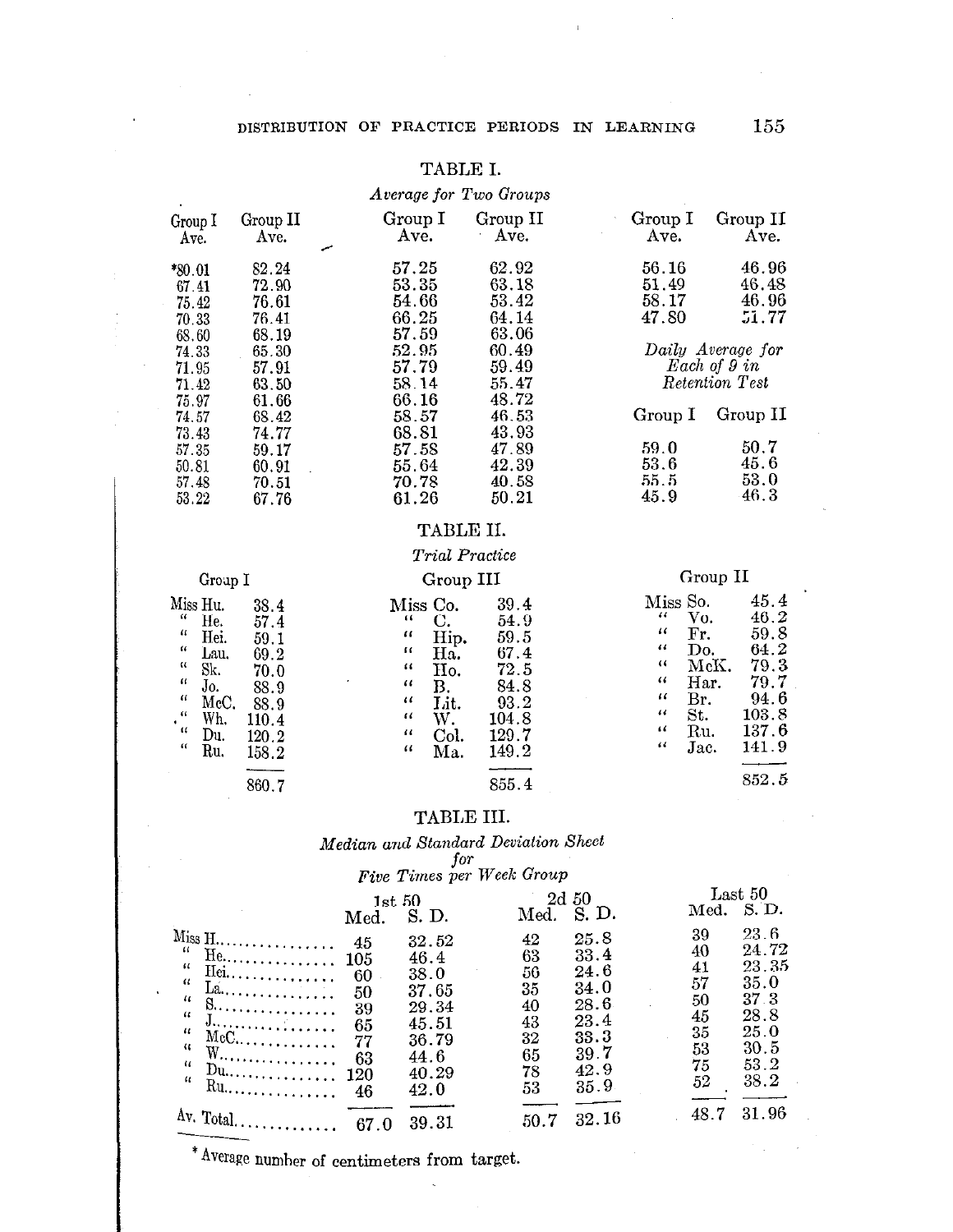### THE JOURNAL OF EDUCATIONAL PSYCHOLOGY  $\cdot$ 156

score at this point was lower than any score made by Group II until the twenty-fourth practice period and lower than any reached by Group I until the very last day or the thirty-fourth practice period.

From this result we do not draw any definite conclusion in regard to the efficacy of distribution for once per week, but the curve does indicate that for such work as was performed in this experiment one period per week gives a good distribution for learning.

### ACCURACY OF LEARNING

By looking at the standard deviation and median, Table VI, one will note that there was improvement in both Group I and Group II for average median and for average standard deviation

### TABLE IV.

### Median and Standard Deviation Table

|                                                                                                                                                                                                                                   |                                                           | (once per week)                                                                  |                                                          |                                                                               |
|-----------------------------------------------------------------------------------------------------------------------------------------------------------------------------------------------------------------------------------|-----------------------------------------------------------|----------------------------------------------------------------------------------|----------------------------------------------------------|-------------------------------------------------------------------------------|
|                                                                                                                                                                                                                                   |                                                           | 1st 50                                                                           |                                                          | 2d <sub>50</sub>                                                              |
|                                                                                                                                                                                                                                   | Med.                                                      | S. D.                                                                            | Med.                                                     | S. D.                                                                         |
| Miss Co<br>"<br>C.<br>$\epsilon$<br>$\text{Hip}$<br>$\mathcal{L}_{\rm eff}$ .<br>$\epsilon$<br>Har<br>$\epsilon$<br>$H_0, \ldots, \ldots, \ldots, \ldots$<br>77<br>B.<br>$\epsilon$<br>L.<br>$\epsilon$<br>$\epsilon$<br>C.<br>11 | 55<br>78<br>40<br>75<br>63<br>43<br>48<br>110<br>73<br>92 | 34.7<br>48.1<br>25.9<br>51.4<br>38.9<br>28.7<br>21.3<br>45.3<br>$32.5\,$<br>55.8 | 50<br>40<br>28<br>75<br>45<br>54<br>43<br>55<br>51<br>41 | 29.4<br>28.2<br>19.0<br>35.0<br>28.3<br>31.5<br>22.3<br>30.19<br>29.6<br>33.1 |
|                                                                                                                                                                                                                                   |                                                           | 382.6                                                                            | 182                                                      | 286.5                                                                         |

### TABLE V.

Median and Standard Deviation Sheet

for  $\frac{1}{\sqrt{2}}$  $m_{max}$ 

|                                                                      | Three Times per Week Group |              |          |                  |          |              |
|----------------------------------------------------------------------|----------------------------|--------------|----------|------------------|----------|--------------|
|                                                                      |                            | $1st\ 50$    |          | 2d <sub>50</sub> |          | Last 50      |
|                                                                      | Med.                       | S. D.        | Med.     | S. D.            | Med.     | S.D.         |
| $Miss So.$<br>$\iota\iota$                                           | 59                         | 36.4         | 37       | 23.5             | 33       | 17.2         |
| V.<br>$\epsilon$<br>$F$                                              | 49<br>61                   | 27.1<br>36.3 | 55       | <b>28.0</b>      | 40       | 18.5<br>34.0 |
| $\epsilon$<br>D<br>"                                                 | 69                         | 32.5         | 54<br>30 | 32.6<br>16.3     | 46<br>32 | $16.3\,$     |
| $McK$<br>$\epsilon$<br>H                                             | 60<br>56                   | 35.8         | 55       | 27.0             | 42       | 23.5         |
| $\epsilon$<br>$Br_{1}, \ldots, \ldots, \ldots, \ldots$<br>$\epsilon$ | 90                         | 42.0<br>45.8 | 55<br>48 | 31.0<br>51.9     | 40       | 31.2<br>36.5 |
| $St$<br>$\epsilon$                                                   | 61                         | 39.9         | 62       | 27.9             | 51<br>31 | 19.4         |
| $\alpha$<br>$Ja$                                                     | 77<br>122                  | 41.3         | 41       | 32.5             | 45       | 23.0         |
|                                                                      |                            | 49.6         | 158      | 45.4             | 75       | 52.8         |
| Av. Total                                                            | 70.4                       | 38.67        | 58.5     | 31.61            | 43.      | -24          |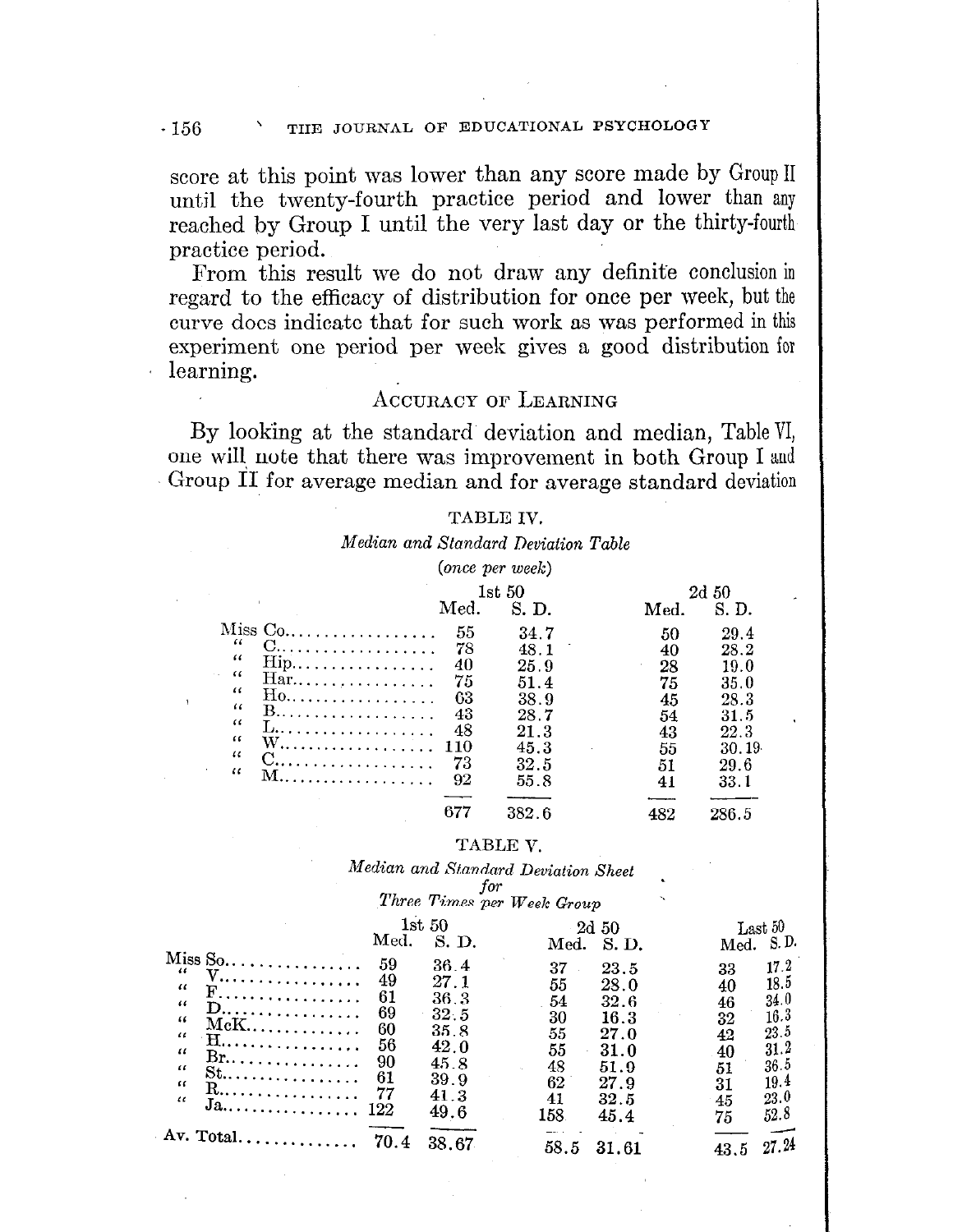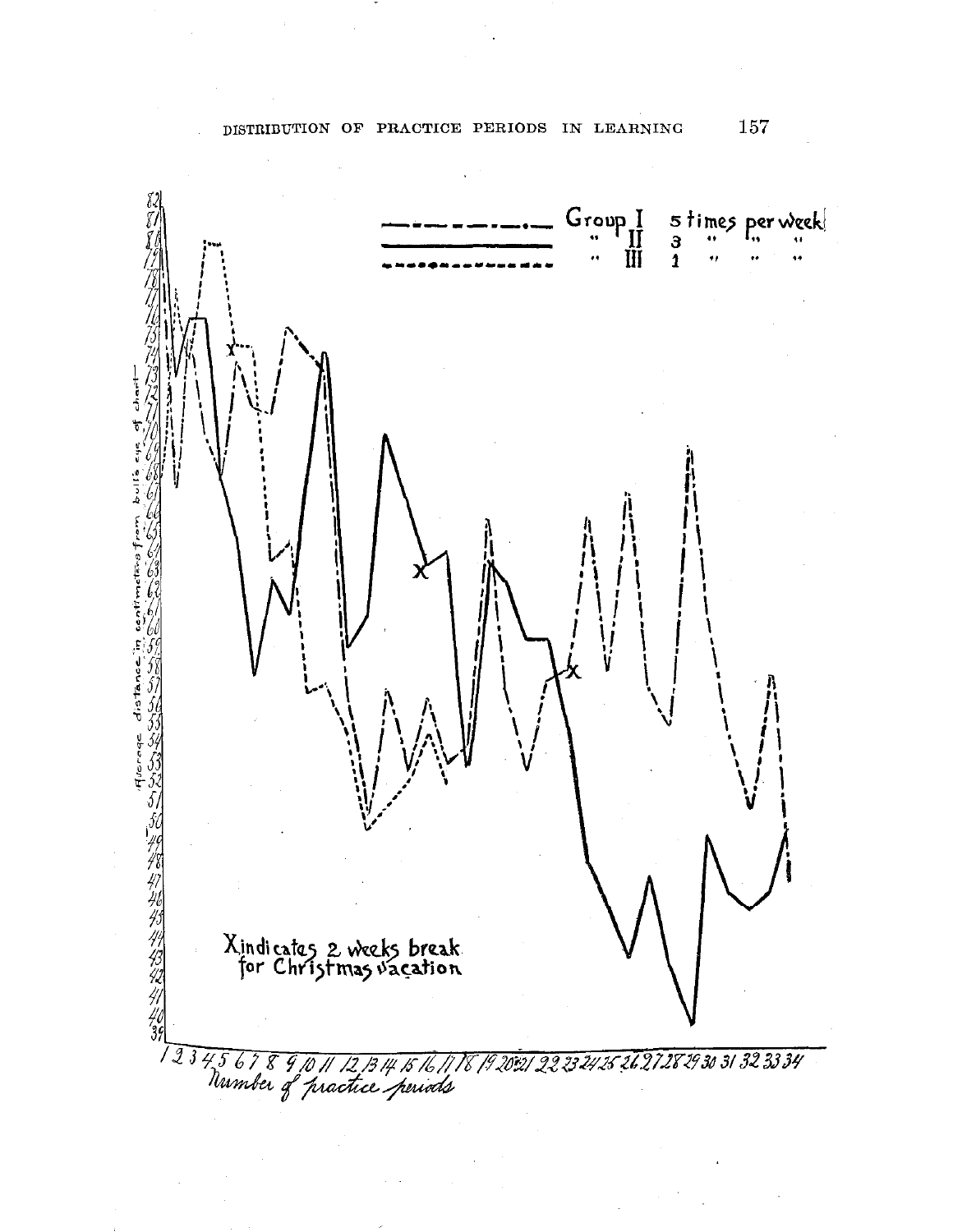### 158 THE JOURNAL OF EDUCATIONAL PSYCHOLOGY

### TABLE VL.

|                                                                                             |                      |                                        |                                                           | for                       | Comparison of Average Median. and Average Standard Deviation                     |                |                                                                                |              |
|---------------------------------------------------------------------------------------------|----------------------|----------------------------------------|-----------------------------------------------------------|---------------------------|----------------------------------------------------------------------------------|----------------|--------------------------------------------------------------------------------|--------------|
|                                                                                             | 1st 50               |                                        |                                                           | the Three Groups<br>2d 50 | Last 50                                                                          |                | Retention<br>Test                                                              |              |
|                                                                                             | Av.<br>Med.          | Av.<br>S. D.                           | Av.<br>Med.                                               | Av.<br>S. D.              | Av.<br>Med.                                                                      | Av.<br>S.D.    | Av.<br>Mcd.                                                                    | A۷.<br>S.D.  |
| Group I<br>"<br>П<br>"<br>III                                                               | 67.0<br>70.4<br>67.7 | 39.31<br>38.67<br>38.26                | 50.7<br>58.5<br>48.2                                      | 32.16<br>31.61<br>28.65   | 48.7<br>43.5                                                                     | 31.96<br>27.24 | 50.0<br>45.0                                                                   | 32.2<br>24.3 |
|                                                                                             |                      |                                        |                                                           | TABLE VII.                |                                                                                  |                |                                                                                |              |
|                                                                                             | Group I              |                                        |                                                           | Junior Score              |                                                                                  | Group II       |                                                                                |              |
|                                                                                             |                      | Once per day—10 consecutive<br>shots   |                                                           |                           | Twice per day—5 shots each                                                       | time           |                                                                                |              |
|                                                                                             |                      | Total score                            |                                                           |                           |                                                                                  | Total score    |                                                                                |              |
| 1. 5926<br>2.<br>4881<br>3.<br>5381<br>4.<br>3973<br>5.<br>3415<br>6.<br>4500<br>7.<br>3954 |                      | 15.<br>16.<br>17.<br>18.<br>19.<br>20. | 14. 3915<br>-3850<br>3747<br>4284<br>3965<br>4107<br>3706 |                           | 1.7077<br>2. 6024<br>3.<br>6765<br>4.5518<br>5.<br>6537<br>6. 6169<br>7.<br>5392 |                | 14.4336<br>15. 4347<br>16. 4343<br>17.4480<br>18. 4416<br>19. 4359<br>20. 4121 |              |
| 8.<br>3647                                                                                  |                      | 21.                                    | 4230                                                      |                           | 8.<br>5113                                                                       |                |                                                                                |              |

from the first fifty throws to the middle fifty and from the middle fifty to the last fifty throws. In both the median and deviation averages Group II led Group I, showing not only that the score was lower but that greater accuracy had been obtained by this group. The middle fifty group was composed of the fifteenth, sixteenth, seventeenth, eighteenth, and nineteenth practiceperiods. These periods for Group I came before the Christmas holidays and for Group II after vacation. Vacation appears to have had a pronounced effect upon Group I but very little effect upon Group II.

 $\begin{array}{cccc} 9. & 3635 & 22. & 3591 & 9. & 4766 \ 10. & 4049 & 23. & 3031 & 10. & 4325 \ 11. & 4331 & 24. & 3714 & 11. & 4029 \ 12. & 4058 & 25. & 3668 & 12. & 4693 \ \end{array}$ 

 $\begin{array}{r} 12. \ \ 4058 \ \ 13. \ \ 3872 \ \ 13. \ \ 4010 \end{array} \hspace{2.0cm} , \ \begin{array}{r} 25. \ \ 3668 \ \ 12. \ \ 4693 \ \ 13. \ \ 4010 \ \end{array}$ 

The progress of the girls in Group III is very marked both in their total daily average and in their accuracy as shown by the median and standard deviation made from their first fifty throws and from the middle fifty. In the last set of figures they show an improvement over both Grou of the thirteenth, fourteenth, fifteenth, sixteenth, and seventeenth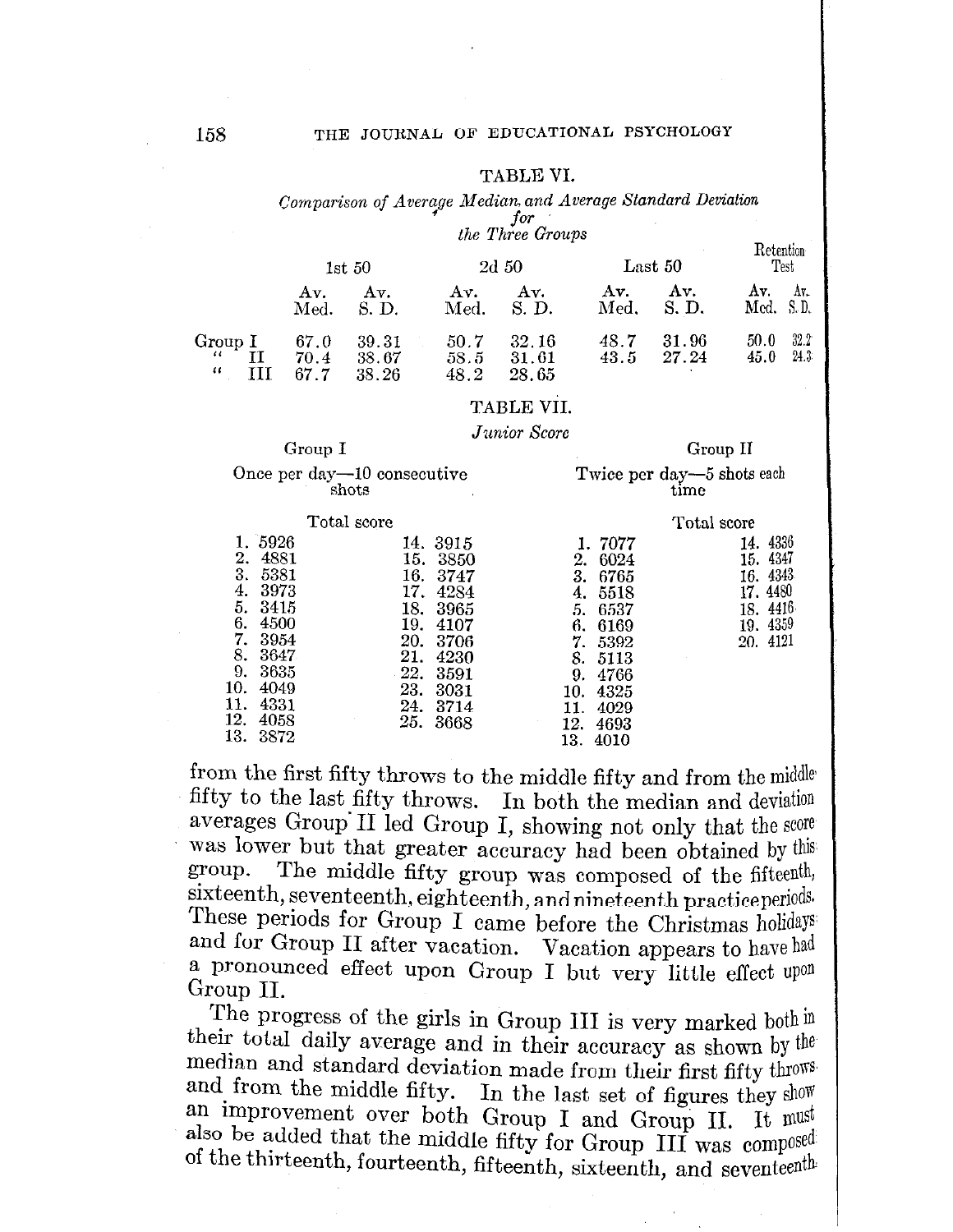practice periods, and that of the other group was composed of the fifteenth, sixteenth, seventeenth, eighteenth, and nineteenth practice periods. A very favorable result is thereby shown in the once per week practice period. From observation of the. movements and control shown, we are led to conclude that such a distribution is very effective for learning.

### Comparison OF TEN CONSECUTIVE SHOTS PER DAY WITH FIVE SHOTS TWICE PER DAY

On Nov. 9, at 2:30 o'clock, a preliminary throw was given to <sup>14</sup> Junior girls. Each one threw five times. A division of the class was made in order to get seven of equal ability. The following totals show how nearly equal their first efforts were:

| Group $I$ | Group II           |  |
|-----------|--------------------|--|
| 69.7 cm.  | $69.4 \text{ cm.}$ |  |

Group <sup>I</sup> is the group that shot twice per day at 8:30 A. M. and at 3 P.M. Group II represents those shooting once per day at 2:30. Monday, Nov. 16, Group II began regular practice and continued for twenty consecutive school days. You will note the improvement made from the first to the ninth practice. Notwithstanding the fact that at this point came five days of vacation but a small increase in score was made. 'There was a month's intermission from Dee. 16 to Jan. 13. Although the first practice after the pause was  $4230$  compared with  $3706$  of the last regular practice period, yet the second of the delayed series was 3591 and the third 3031, showing greater improvement after the pause.

Tuesday, Nov. 17, at 8:45, Group <sup>I</sup> commenced regular practice and threw each consecutive school day. The initial score for this group was higher than for Group II. The improvement, however, was rapid. We did not work out a table of standard deviation for this group but a comparison of daily averages will show that progress was better for those throwing but once per day, Those that threw twice daily had the advantage of a morning hour (8:30) for first trial but very little difference was hoted in results from the five throws in the morning and from those in the afternoon at 3 P. M.

### RETENTION TEST

Monday, March 22, a retention test was commenced for the  $^{iw_0}$  groups, I and II, of senior girls. Ten throws were given daily for five days to each member of the two groups. Owing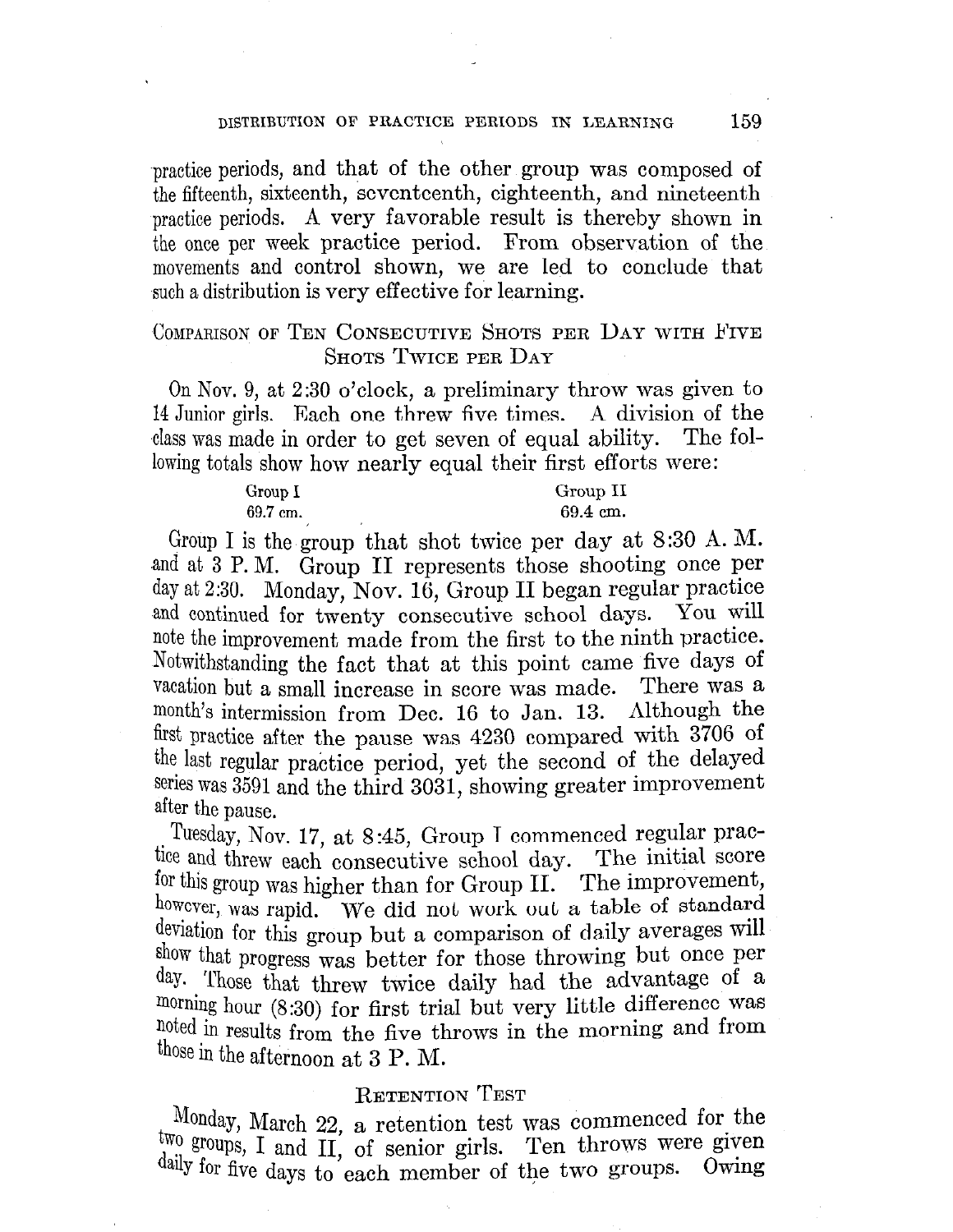### THE JOURNAL OF EDUCATIONAL PSYCHOLOGY

### TABLE VIII.

 $\cdot$ 

### Retention Tests

### (Given March 22-25, comparing nine in each group)

|                                                                                                    | $\epsilon$                                       | $\epsilon$                                                    | Total Score Group I.<br>$\epsilon$<br>II. <sub>.</sub>               | 1st day<br>5310<br>4567 | 2d day<br>4830<br>4108                                                 |                                                        | 3d day<br>4996<br>4813                             | 4th day<br>4131<br>4171 |                                                                      |
|----------------------------------------------------------------------------------------------------|--------------------------------------------------|---------------------------------------------------------------|----------------------------------------------------------------------|-------------------------|------------------------------------------------------------------------|--------------------------------------------------------|----------------------------------------------------|-------------------------|----------------------------------------------------------------------|
|                                                                                                    |                                                  | $\operatorname{Med.}$                                         | Group II<br>S. D.                                                    |                         |                                                                        |                                                        | Med.                                               | Group I                 | S.D.                                                                 |
| MissS.<br>$\alpha$<br>$\epsilon$<br>$\epsilon$<br>"<br>$\epsilon\epsilon$<br>44<br>$\epsilon$<br>" | F.<br>D.<br>Mc.<br>Η.<br>Br.<br>St.<br>R.<br>Ja. | 33<br>57<br>$34\sqrt{ }$<br>43.<br>39<br>49<br>35<br>34<br>85 | 13.0<br>21.6<br>24.3<br>27.0<br>22.1<br>27.0<br>21.1<br>18.7<br>44.0 |                         | Miss Hu.<br>и<br>"<br>77<br>$\epsilon$<br>46<br>66<br>44<br>$\epsilon$ | He.<br>Hei.<br>La.<br>Sk.<br>Jo.<br>McC.<br>Dn.<br>Rn. | 34<br>50<br>45<br>44<br>60<br>40<br>45<br>65<br>68 | ٠                       | 26.0<br>34.8<br>31.0<br>30.1<br>52.7<br>16.0<br>22.4<br>34.5<br>32.7 |
|                                                                                                    | Ave.                                             | 9)409<br>45.4                                                 | 2)218.9<br>24.3                                                      |                         |                                                                        |                                                        | 9)451<br>$50.1\,$                                  | 9)290.2                 | 32.2                                                                 |

### TABLE IX.

Comparison of Good Shots with Shot Following

Taken from last  $50$  or middle  $50\,$ 

(Showing 28 out of 50 shots following good shot were above median)

| Good Throw          | Med.   | Next Throw | Good Throw                                     | Med.     | Next Throw |
|---------------------|--------|------------|------------------------------------------------|----------|------------|
| 11                  | 45     | 51         | 7                                              | 32       | 15         |
|                     | 41     | 91         |                                                | 40       | 90         |
|                     | 50     | 68         | $\begin{smallmatrix} 8 \\ 8 \end{smallmatrix}$ | 40       | 48         |
| 4                   | 40     | 42         | 10                                             |          | 30         |
| $10\,$              | 39     | $15\,$     | 10                                             | 34<br>42 | 21         |
| 3                   | 35     | 40         |                                                |          | 70         |
| $\overline{5}$      | 35     | 55         | 4<br>6                                         |          | 13         |
| $\ddot{\mathbf{6}}$ | 52     | 19         | 7                                              | 46       |            |
| 7                   | 40     | 19         | 7                                              | 32       | 15<br>29   |
| 10                  | 39     | 80         |                                                | 40       |            |
| 10                  | 45     | 27         | 3                                              | 37       | 58         |
| $\mathbf{5}$        | $50\,$ | 80         |                                                | 46       | 62         |
| 6                   | 53     | 71         | 7                                              | 41       | 20         |
| 10                  | 53     | 81         | 8                                              | 41       | 40         |
|                     | 39     | 20         | 9                                              | 55       | 28         |
| $\frac{6}{8}$       | 45     | 45         | 4                                              | 37       | 46         |
|                     | 40     | 10         | 6                                              | 42       | 43         |
| 10                  | 42     | 43         | 1                                              | 37       | 39         |
| 6                   | 43     | 53         | 7                                              | 41       | 60         |
| $\overline{5}$      | 78     | 74         | 8                                              | 30       | 60         |
| 10                  | 42     |            | 6                                              | 48       | 65         |
| $\overline{7}$      | 63     | 65<br>69   | 7                                              | $55\,$   | 26         |
|                     | 42     |            | 6                                              | 30       | 37         |
| $\frac{6}{7}$       | 32     | 26         | $\frac{6}{3}$                                  | 62       | 47         |
| 10                  |        | 110        |                                                | 30       | 46         |
| 9                   |        | 49<br>194  |                                                |          |            |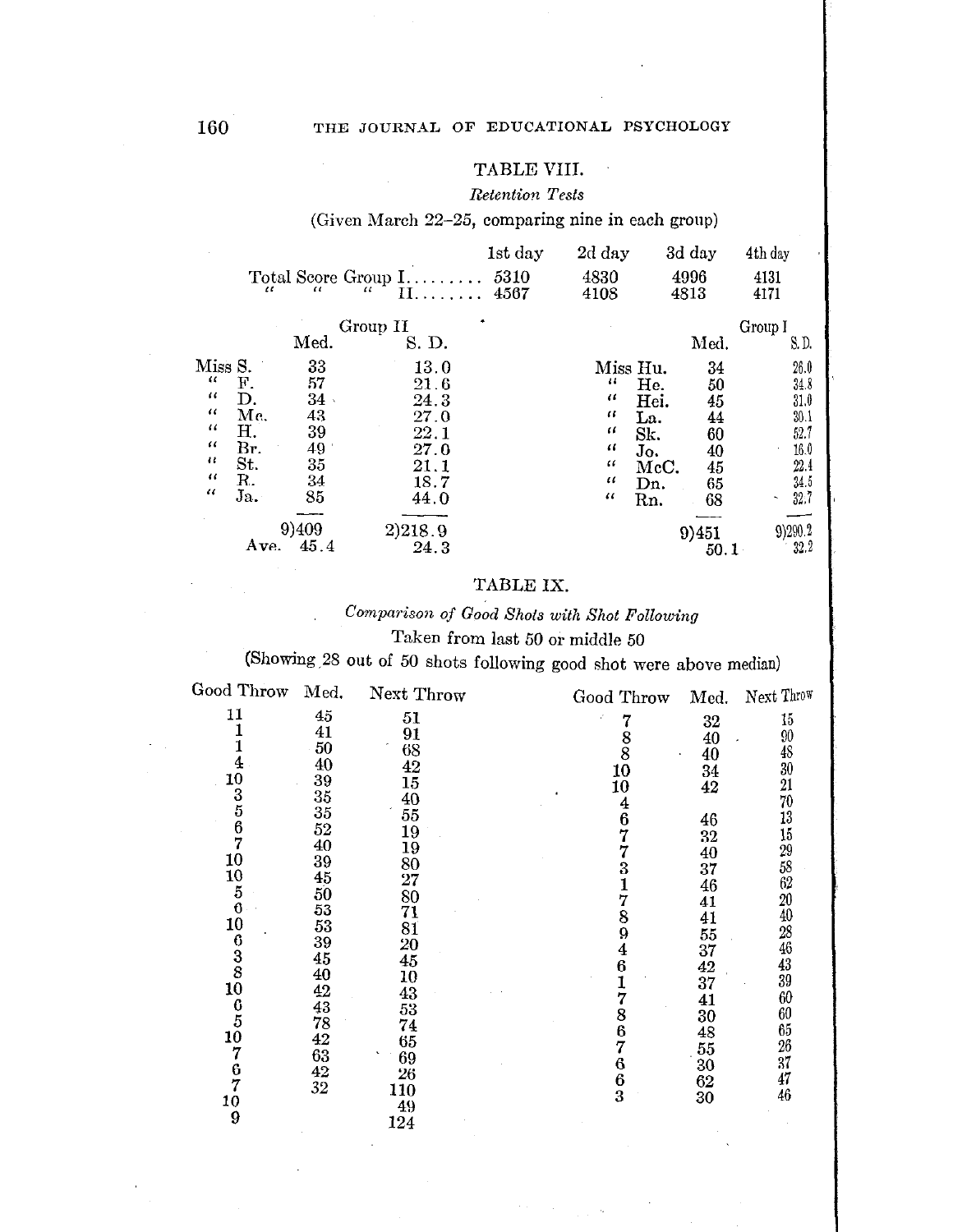to the illness of several members, we could not obtain all ten girls for each day's trial, and, therefore, to make the comparison easy and just to both, we have worked out the median and standard deviation for the first four days or for forty throws for each individual, taking nine from each group. The table of these results is given on page 20. The median for Group II was 45.4 and for Group I, 50. The standard deviation for Group II<br>was 24.3 and for Group I, 32.2. was  $24.3$  and for Group I,  $32.2$ .

On account of irregular practice at this period the score of one of the best performers in this group is not counted, yet the results indicate better retention for the alternate-day group. The most inefficient worker, Miss J., is counted in that test. The rest: monotone worker, relies of, is counted in the cost. The for Group IJ. Had it not been necessary to close the experiment it would have been better to postpone this test several months longer. . .

### **CONCLUSIONS**

From a study of the results in the above experiment, and from <sup>a</sup> careful study of the attitude of those throwing the javelin, we conclude that learning periods can be distributed by giving alternate days practice, and even weekly practice, without any loss have days practice, and even weekly practice, without any loss<br>in learning. We believe this to be a conservative statement not only for practice periods involving skill or hand manipulation but also for so-called mental work. We believe we are justified in stating that better work, for the amount of time expended, can be done in our schools through a distribution of three times per week than through a distribution of five times per week.

day group generally gave a better approximation to a regular In the above experiment the curves did not follow the normal curve of learning to any marked degree; but those in the alternatelearning curve. This is especially noted in the curve of Miss D. ofGroup II. If there is any scientific explanation as to why such a distribution is more economical we may find it in the suggestions of Book that conflicting associations tend to disappear in the Periods of rest. We must however give some explanation of the fact that the useless arcs disappear sooner than the useful ares. Watson gives more prominence to frequency than to any" other factor in the learning process, and also lays great emphasis <sup>on the fact</sup> that thought processes affect the whole musculature of the body, During the rest periods, the subjects, no doubt,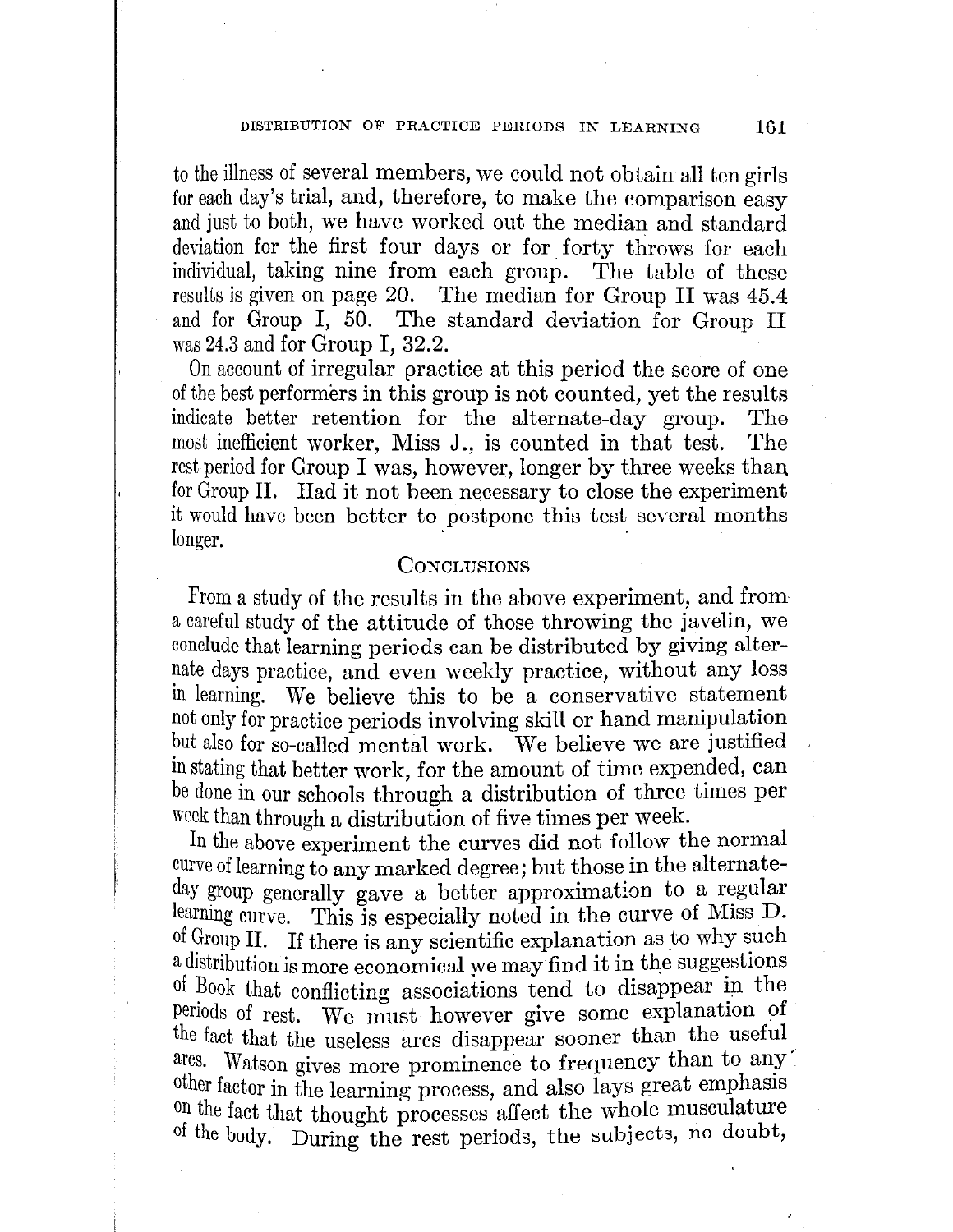give some thought to the practice in which they are engaged, but only to the perfect movement they wish to make. This may serve as suppressed practice for the useful arcs and if the period of rest is of sufficient length a greater handicap is givento the proper arc formation.

Surely something like this must explain what the psychologists mean by "attentive repetition's" being necessary for all learning. Learning is a subtraction process to a greater extent than an addition process. The Pauline trouble is with all learners in that it is the things we would not do that overcome the useful things. This is illustrated by the table showing the high score made after good throws. It appears that the successful throw turns loose a host of useless arcs which destroy the power of the useful connections. These unwelcome arcs are the cause of much slow learning, and longer periodsof rest from those practice periods in which the useless ares have a part is one way suggested by which we may attain more economical learning.

### **REFERENCES**

- Book, W. F. The Psychology of Skill. University of Montana Publications. Bulletin No. 53.
- BRYAN AND HARTER. Studies in the Physiology and Psychology of Telegraphic Language. Psy. Rev. Vol. 4, pp. 27–53 and Vol. 6, pp. 345–375.
- DEARBORN, W. F. Experiments in Learning. Journal of Educational Psychology. Vol. 1.

LASHLEY. Practice in Archery. Not Published.

LEUBA AND HYDE. Studies from Bryn Mawr College Psychological Laboratory. An Experiment in Learning to Make Hand Movements. Psy. Rev. Vol. 12, pp. 351-369.

Monn. The Curve of Learning. Archives of Psychology No. 12.

PYLE, W. H. Economical Learning. Journal of Educational Psychology. Vol. 4.<br>1913.

 $\frac{1}{2}$ 

STARCH, D. Periods of Work in Learning. Journal of Ed. Psychology. Vol. 3.<br>209-213.

SWIFT. Acquisition of Skill in Typewriting. Psy. Bull. Vol. 1.

WELLS. Practice and Work-Curve. American Journal Psychology. Vol. 24.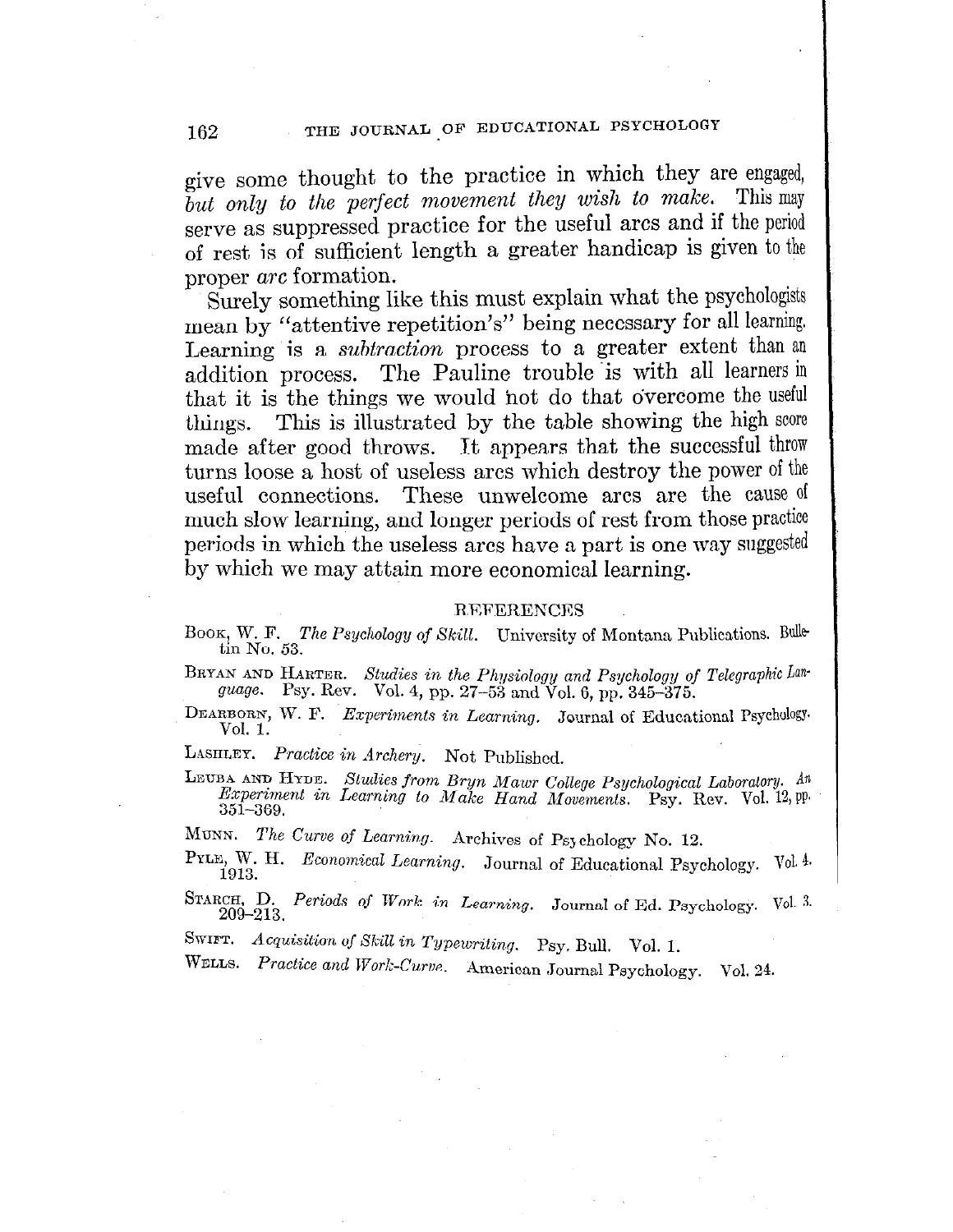UNIVERSITY OF WASHINGTOn Department of Education.

VOL. VII 1916

# THE JOURNAL

### $OF$

# $\begin{tabular}{ll} \hline & \textbf{UMVIEW OF WASIMWITD}_\textbf{N} \end{tabular} \begin{tabular}{ll} \multicolumn{2}{l}{{\small \textbf{P}}{\small \textbf{D}}{\small \textbf{B}}{\small \textbf{B}}{\small \textbf{B}}{\small \textbf{B}}{\small \textbf{B}}{\small \textbf{B}}{\small \textbf{B}}{\small \textbf{B}}{\small \textbf{B}}{\small \textbf{B}}{\small \textbf{B}}{\small \textbf{B}}{\small \textbf{B}}{\small \textbf{B}}{\small \textbf{B}}{\small \textbf{B}}{\small \textbf{B}}{\small \textbf{B}}{\small \text$ Educational Psychology

## INCLUDING EXPERIMENTAL PEDAGOGY, CHILD PHYSIOLOGY AND. HYGIENE, AND EDUCATIONAL STATISTICS

od extensive extensive extensive extensive extensive extensive extensive extensive extensive extensive extensive extensive extensive extensive extensive extensive extensive extensive extensive extensive extensive extensive

University of Texas.

 $\label{eq:1} \begin{array}{lll} \textit{EDITORS:} \qquad & \qquad \textit{C. E. SEASHORE,} \end{array}$  <br> W. C. BAGLEY, University of Illinois. University of Iowa.

J. CARLETON BELL, Managing Editor, GUY MONTROSE WHIPPLE,

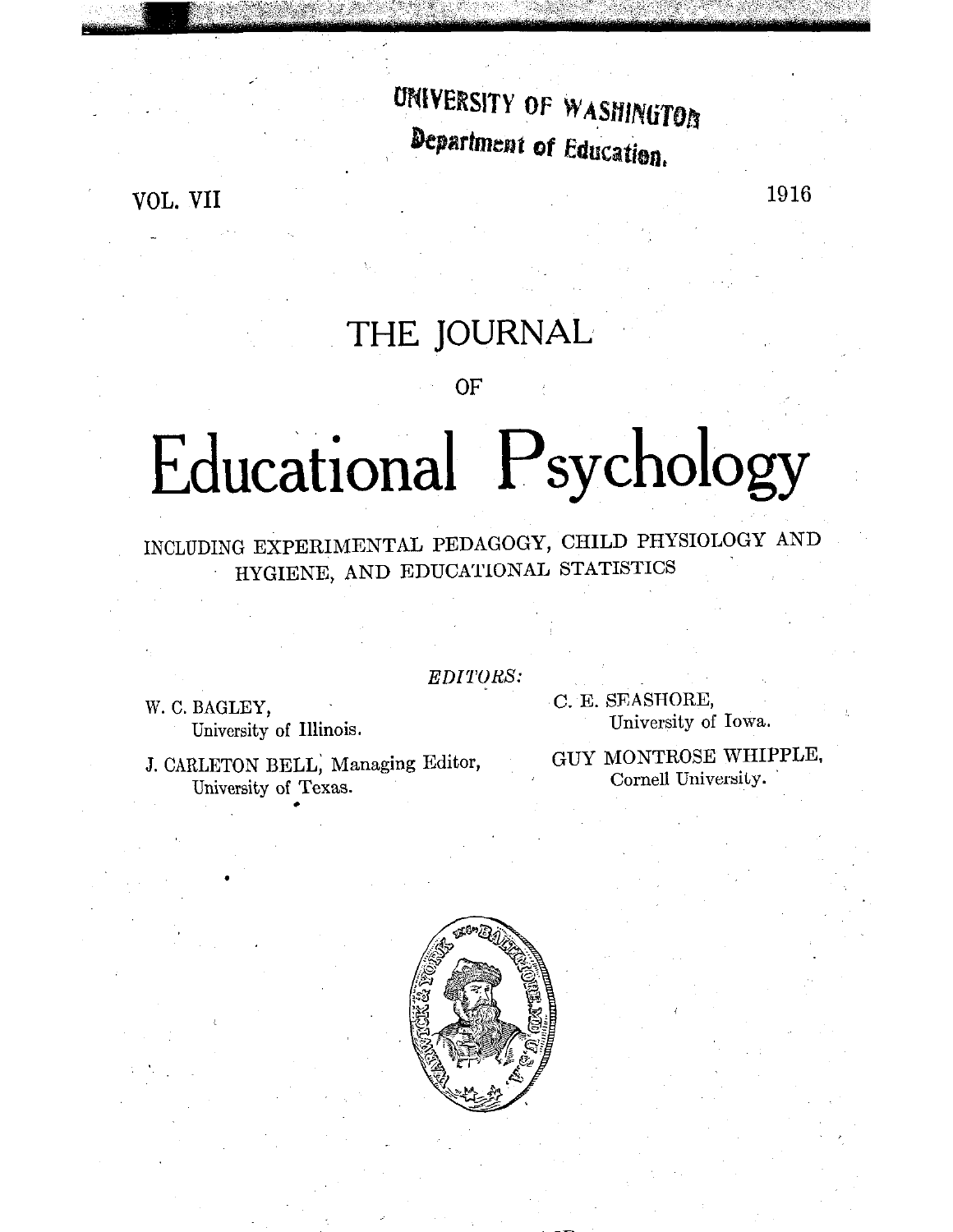# 183273

# TABLE OF CONTENTS

| TRUMAN LEE KELLEY. A Constructive Ability Test                                                                                    | $1 - 16$                     |
|-----------------------------------------------------------------------------------------------------------------------------------|------------------------------|
| J. E. WALLACE WALLIN. Age Norms of Psycho-Motor Ca-                                                                               |                              |
| $\textit{pacity} \dots \dots \dots \dots$<br>W. S. PAINTER. Efficiency in Mental Multiplication with                              | $17 - 24$                    |
| $Extreme \; Fatique \ldots \ldots \ldots \ldots \ldots \ldots \ldots$                                                             | $25 - 30$                    |
| EDWINA ABBOTT COWAN. An Experiment on the Influence of                                                                            |                              |
| $Training on \; Memory \ldots \ldots \ldots \ldots \ldots \ldots \ldots \ldots \ldots \ldots$                                     | $31 - 38$                    |
| J. CARLETON BELL AND ITASCA B. SWEET. The Reading                                                                                 |                              |
|                                                                                                                                   | $39 - 45$                    |
| $F. J. KELLY.$ The Kansas Silent Reading Tests                                                                                    | $63 - 80$                    |
| CARL E. SEASHORE. Elemental Tests in $Psychology$                                                                                 | $81 - 86$                    |
| H. L. RIETZ. On the Correlation of the Marks of Students in                                                                       |                              |
| W. H. WINCH. Additional Researches on Learning to Spell:                                                                          | $87 - 92$                    |
| The Questions of "Transfer" and of "Direct" versus                                                                                |                              |
| $"Indirect" \ Methods \ldots \ldots \ldots \ldots \ldots \ldots \ldots \ldots \ldots \ldots$                                      | $93 - 110$                   |
| TRUMAN LEE KELLEY. Report of the Twenty-fourth Annual                                                                             |                              |
| Meeting of the American Psychological Association,                                                                                |                              |
|                                                                                                                                   | $111 - 115$                  |
| W. V. BINGHAM. Some Norms of Dartmouth Freshmen                                                                                   | $129 - 142$                  |
| THOMAS H. HAINES. A Point Scale for the Measurement of                                                                            |                              |
| the $Blind$                                                                                                                       | $143 - 149$                  |
| HERBERT HAYES MURPHY. Distribution of Practice Periods                                                                            | $150 - 162$                  |
| $in\, Learning \ldots \ldots \ldots \ldots \ldots \ldots \ldots \ldots \ldots \ldots \ldots$<br>CARL E. SEASHORE. Mentality Tests | $-163 - 166$                 |
|                                                                                                                                   |                              |
|                                                                                                                                   | $187 - 200$                  |
|                                                                                                                                   |                              |
| $Reading \dots \dots \dots \dots$                                                                                                 | $201 - 212$                  |
| DANIEL STARCH. A Scale for Measuring Ability in Arith-                                                                            |                              |
| $metric \ldots \ldots \ldots \ldots$                                                                                              | $213 - 222$                  |
| EMERY E. WATSON. The College Freshman and Mathe-<br>$matics \dots \dots \dots$                                                    | $-223\hbox{--}226$           |
| ARTHUR W. KALLOM. Times of Writing each of the Arabic                                                                             |                              |
| Numerals Determined by the Reaction Time Method 226-228                                                                           |                              |
| C. E. SEASHORE, JAMES R. ANGELL, W. V. BINGHAM, HENRY                                                                             |                              |
| H. GODDARD, FRANK N. FREEMAN, THOMAS H. HAINES,                                                                                   |                              |
| WILLIAM HEALY AND AUGUSTA F. BRONNER, H. L.                                                                                       |                              |
| HOLLINGWORTH, HARRY D. KITSON, F. KUHLMAN, J. B.                                                                                  |                              |
| MINER, W. H. PYLE, LEWIS M. TERMAN, CLARA HARRI-                                                                                  |                              |
| SON TOWN, J. E. W. WALLIN, AND G. M. WHIPPLE.<br>Mentality Tests: A Symposium229-240, 278-286, 348-360                            |                              |
| SMILEY BLANTON. The University of Wisconsin Speech                                                                                |                              |
|                                                                                                                                   | $\ldots\,\, 253\text{--}260$ |
|                                                                                                                                   |                              |
| and Multiplicative Division Tested 261-270                                                                                        |                              |

 $\rlap{-}$